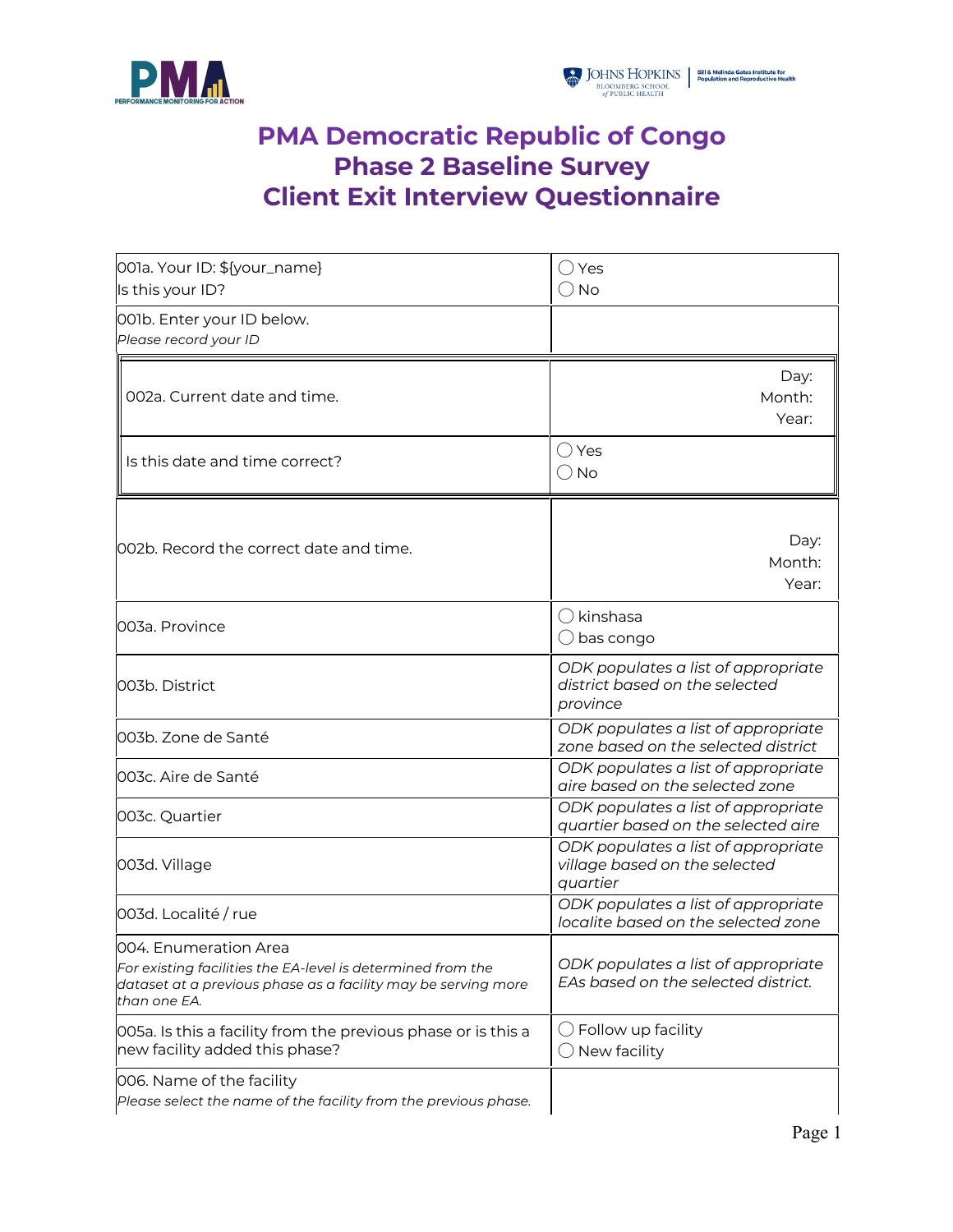



| 006. Name of the facility                                                                                                                                                                                                                                                                                                                                                                                                                                                                                                                                                                                                                                                                                                                                                                                                                                                                                                                                                                                                                                                                                                                                                |                                 |
|--------------------------------------------------------------------------------------------------------------------------------------------------------------------------------------------------------------------------------------------------------------------------------------------------------------------------------------------------------------------------------------------------------------------------------------------------------------------------------------------------------------------------------------------------------------------------------------------------------------------------------------------------------------------------------------------------------------------------------------------------------------------------------------------------------------------------------------------------------------------------------------------------------------------------------------------------------------------------------------------------------------------------------------------------------------------------------------------------------------------------------------------------------------------------|---------------------------------|
|                                                                                                                                                                                                                                                                                                                                                                                                                                                                                                                                                                                                                                                                                                                                                                                                                                                                                                                                                                                                                                                                                                                                                                          |                                 |
| 007. Facility number<br>Please record the number of the facility from the listing form.                                                                                                                                                                                                                                                                                                                                                                                                                                                                                                                                                                                                                                                                                                                                                                                                                                                                                                                                                                                                                                                                                  |                                 |
| 008. Is a competent respondent present and available to<br>be interviewed today?                                                                                                                                                                                                                                                                                                                                                                                                                                                                                                                                                                                                                                                                                                                                                                                                                                                                                                                                                                                                                                                                                         | $\bigcirc$ Yes<br>$\bigcirc$ No |
| Please confirm that you have screened the respondent<br>for COVID-19 before continuing.                                                                                                                                                                                                                                                                                                                                                                                                                                                                                                                                                                                                                                                                                                                                                                                                                                                                                                                                                                                                                                                                                  | $\bigcirc$ Yes<br>$\bigcirc$ No |
| <b>INFORMED CONSENT</b><br>Find the competent female respondent. Administer the<br>consent procedures.                                                                                                                                                                                                                                                                                                                                                                                                                                                                                                                                                                                                                                                                                                                                                                                                                                                                                                                                                                                                                                                                   |                                 |
| Bonjour. Je m'appelle _<br>et<br>je travaille pour l'École de Santé Publique de Kinshasa en<br>collaboration avec le Ministère de la Santé. Nous menons<br>actuellement une enquête à Kinshasa et à Kongo Central<br>sur plusieurs thèmes liés à la santé reproductive des<br>femmes. Nous apprécions beaucoup que vous fassiez<br>partie de cette enquête. Les informations que nous<br>collecterons aideront à informer le gouvernement afin de<br>mieux planifier les services de santé. Le questionnaire<br>prend généralement entre 15 et 20 minutes. Toutes les<br>informations que vous nous donnerez seront strictement<br>confidentielles et ne seront partagées avec personne<br>d'autre que les membres de notre équipe.<br>La participation à cette enquête est volontaire, et s'il y a<br>une question à laquelle vous ne souhaitez pas répondre,<br>faîtes le moi savoir et je passerai à la suivante. Vous<br>pouvez également interrompre l'entretien à tout<br>moment. Cependant, nous espérons que vous<br>accepterez de participer à cette enquête car votre point<br>de vue est important.<br>Vous pouvez refuser de répondre aux questions qui vous |                                 |
| seront posées autant de fois que vous le souhaitez, et<br>décider d'arrêter l'enquête à tout moment. Avez-vous<br>des questions sur cette enquête ? B. Informations de<br>contact des chercheurs                                                                                                                                                                                                                                                                                                                                                                                                                                                                                                                                                                                                                                                                                                                                                                                                                                                                                                                                                                         |                                 |
| Prenez tout le temps dont vous aurez besoin pour<br>prendre votre décision de participer ou non à cette<br>étude. Nous serons heureux de répondre à toute<br>question que vous pourrez vous poser à propos de cette<br>étude. Si vous avez des questions additionnelles, si vous<br>souhaitez exprimer une préoccupation à propos de cette<br>recherche, ou si vous avez un problème lié à la recherche,<br>vous pouvez contacter le coordinateur national de cette<br>étude. Je vous remettrai également une copie de ce<br>formulaire contenant les informations de contact du<br>Coordinateur de l'étude, que vous pourrez contacter<br>directement pour toutes questions concernant cette<br>enquête.                                                                                                                                                                                                                                                                                                                                                                                                                                                                |                                 |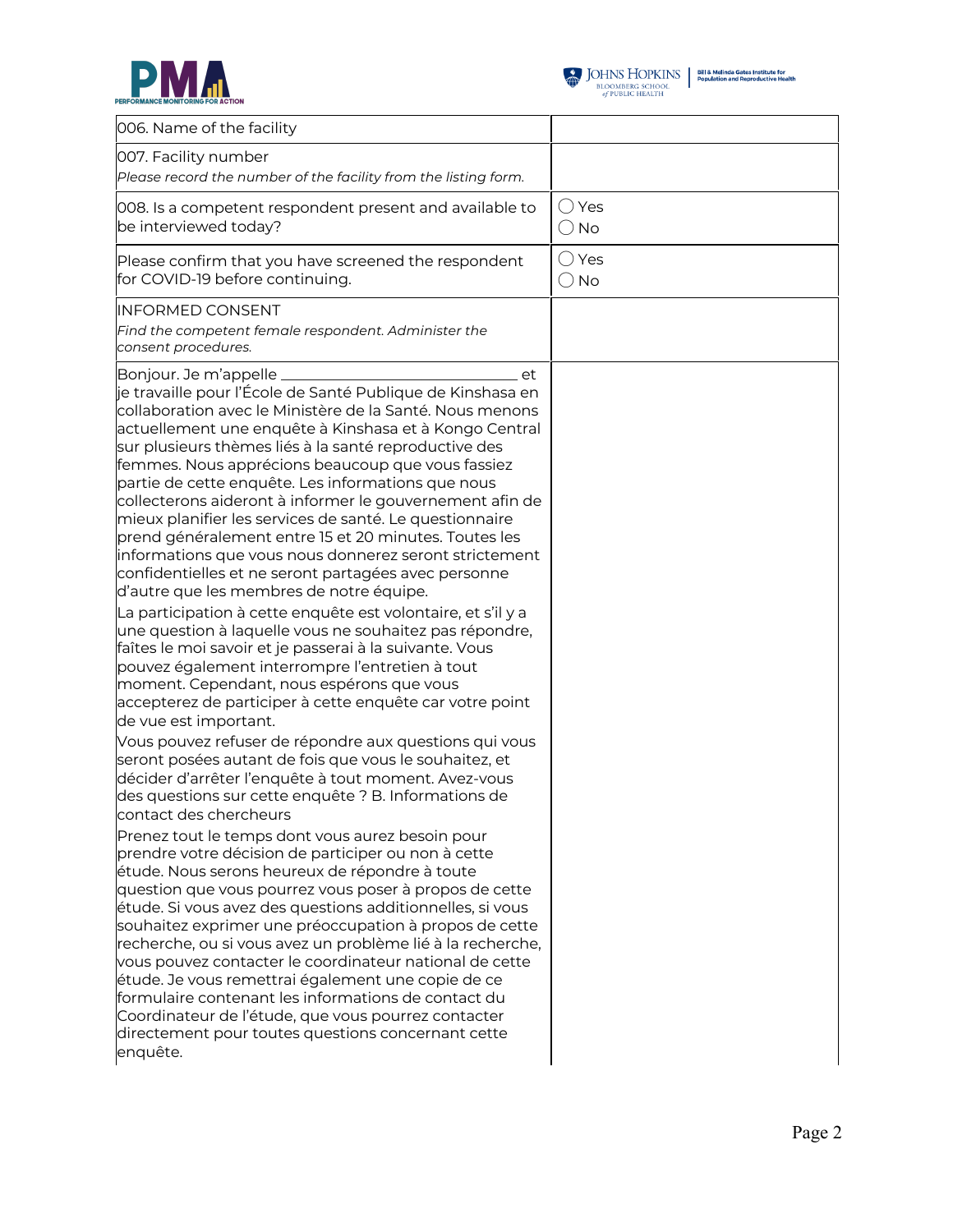



| Pierre Z Akilimali, Investigateur Principal pays de PMA,                                                                 |                        |
|--------------------------------------------------------------------------------------------------------------------------|------------------------|
| Téléphone portable: 0815800288 E-mail:                                                                                   |                        |
| pierretulanefp@gmail.com                                                                                                 |                        |
| C. Informations de contact de l'administration et de la<br>direction de l'étude                                          |                        |
| Si vous souhaitez parler de vos droits en tant que                                                                       |                        |
| participant à cette recherche, parler d'un problème, faire                                                               |                        |
| part de vos doutes ou poser des questions, obtenir de                                                                    |                        |
| l'information ou suggérer l'aide d'un individu informé qui                                                               |                        |
| n'est pas affilié à cette recherche spécifique, nous vous                                                                |                        |
| invitons à contacter le Bureau de protection des sujets                                                                  |                        |
| humains de recherche de l'Université Johns Hopkins, à                                                                    |                        |
| l'adresse suivante: jhsph.irboffice@jhu.edu.                                                                             |                        |
| Vous pouvez également contacter le Comité d'Éthique                                                                      |                        |
| de l'École de Santé Publique de Kinshasa : Prof.                                                                         |                        |
| Bongopasi au numéro de téléphone tel : 0999952341.                                                                       |                        |
| 009a. Provide a paper copy of the Consent Form to the                                                                    |                        |
| respondent and read it.                                                                                                  | $\bigcirc$ Yes         |
| Then, ask: May I begin the interview now?                                                                                | $\bigcirc$ No          |
| 009b. Respondent's signature                                                                                             |                        |
| Please ask the respondent to sign or check the box in                                                                    |                        |
| agreement of their participation.                                                                                        |                        |
|                                                                                                                          |                        |
| Checkbox                                                                                                                 | O                      |
| WARNING: The respondent has not signed or checked                                                                        |                        |
|                                                                                                                          |                        |
|                                                                                                                          |                        |
| the box, despite agreeing to be interviewed in the                                                                       |                        |
|                                                                                                                          |                        |
| previous question. To conduct the survey, the<br>respondent must sign or touch the checkbox.                             |                        |
| You may go back to obtain a signature or check the box or you<br>should go back to the previous question to indicate the |                        |
| respondent does not want to be interviewed.                                                                              |                        |
| 009c. Respondent's name                                                                                                  |                        |
| Enter the respondent's full name.                                                                                        |                        |
| 010. Interviewer's ID: \${your_name}                                                                                     |                        |
| Mark your ID as a witness to the consent process.                                                                        |                        |
| 010. Interviewer's ID                                                                                                    |                        |
|                                                                                                                          |                        |
| Please record your ID as a witness to the consent<br>process. You previously entered "\${name_typed}."                   |                        |
| SECTION 1 - Background Information                                                                                       |                        |
| I would like to start by asking a few questions about yourself.                                                          |                        |
|                                                                                                                          | $\bigcirc$ Yes         |
| 101. Did you receive any family planning information or a                                                                |                        |
| method during your visit today?                                                                                          | $\bigcirc$ No          |
| If no, thank her for her time and end the interview.                                                                     | $\bigcirc$ No response |
| 102. How old were you at your last birthday?<br>102a. CHECK: The respondent is not eligible for interview.               |                        |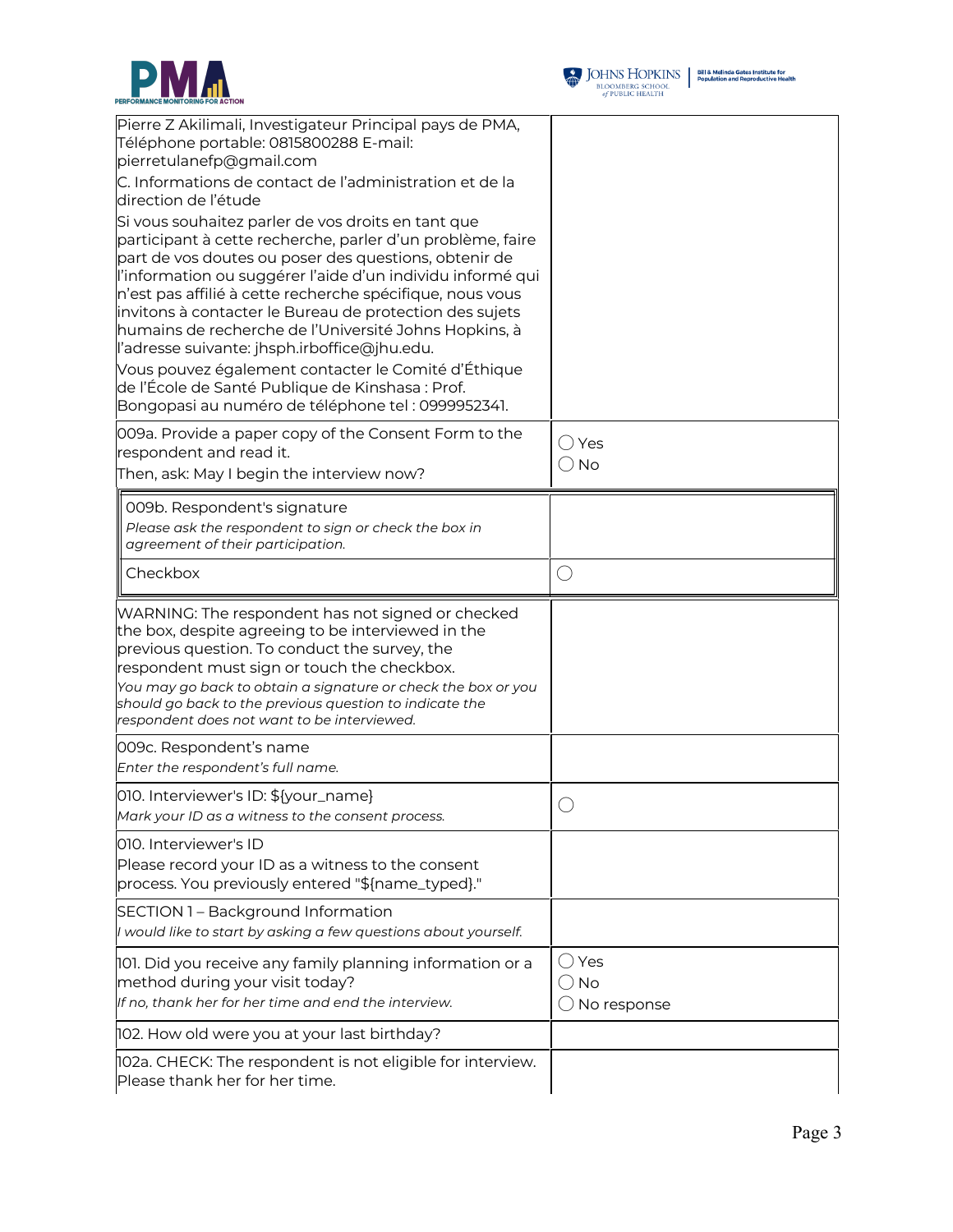



| 103. Are you currently married or living together with a<br>man as if married?<br>Probe: If no, ask whether the respondent is divorced, separated,<br>or widowed.                                       | $\bigcirc$ Yes, currently married<br>$\bigcirc$ Yes, living with a man<br>$\bigcirc$ Not currently in union: Divorced /<br>separated<br>$\bigcirc$ Not currently in union: Widow<br>$\bigcirc$ No, never in union<br>$\bigcirc$ No response                                                                                                                                                                                                                                                                                   |
|---------------------------------------------------------------------------------------------------------------------------------------------------------------------------------------------------------|-------------------------------------------------------------------------------------------------------------------------------------------------------------------------------------------------------------------------------------------------------------------------------------------------------------------------------------------------------------------------------------------------------------------------------------------------------------------------------------------------------------------------------|
| 104. What is the highest level of school you attended?<br>Only record formal schooling. Do not record bible or koranic<br>school or short courses.                                                      | O Never attended<br>$\bigcirc$ Primary<br>$\bigcirc$ Secondary<br>$\bigcirc$ Tertiary<br>$\bigcirc$ No response                                                                                                                                                                                                                                                                                                                                                                                                               |
| 105. How many times have you given birth?<br>Enter 0 if she has never given birth. Enter -99 for no response.                                                                                           |                                                                                                                                                                                                                                                                                                                                                                                                                                                                                                                               |
| 106. Imagine a 10-step ladder where on the bottom, the<br>first step, stand the poorest people, and on the highest<br>step, the 10th, stand the rich. On which step is your<br>household located today? | $\bigcirc$ One (poorest)<br>◯ Two<br>$\bigcirc$ Three<br>$\bigcirc$ Four<br>$\bigcirc$ Five<br>$\bigcirc$ Six<br>◯ Seven<br>$\bigcirc$ Eight<br>$\bigcirc$ Nine<br>$\bigcirc$ Ten (richest)<br>$\bigcirc$ No response                                                                                                                                                                                                                                                                                                         |
| 107. Is this the closest health facility to your current<br>residence?                                                                                                                                  | $\bigcirc$ Yes<br>$\bigcirc$ No<br>$\bigcirc$ Do not know<br>$\bigcirc$ No response                                                                                                                                                                                                                                                                                                                                                                                                                                           |
| 108. What was the main reason you did not go to the<br>facility nearest to your home?                                                                                                                   | $\bigcirc$ No family planning services<br>$\bigcirc$ Inconvenient operating hours<br>$\bigcirc$ Bad reputation / Bad prior<br>experience<br>$\bigcirc$ Do not like personnel<br>$\bigcirc$ No medicine<br>$\bigcirc$ Prefers to remain anonymous<br>$\bigcirc$ It is more expensive than other<br>options<br>$\bigcirc$ Was referred<br>$\bigcirc$ Less convenient location<br>$\bigcirc$ Absence of provider<br>$\bigcirc$ Does not accept insurance<br>$\bigcirc$ Other<br>$\bigcirc$ Do not know<br>$\bigcirc$ No response |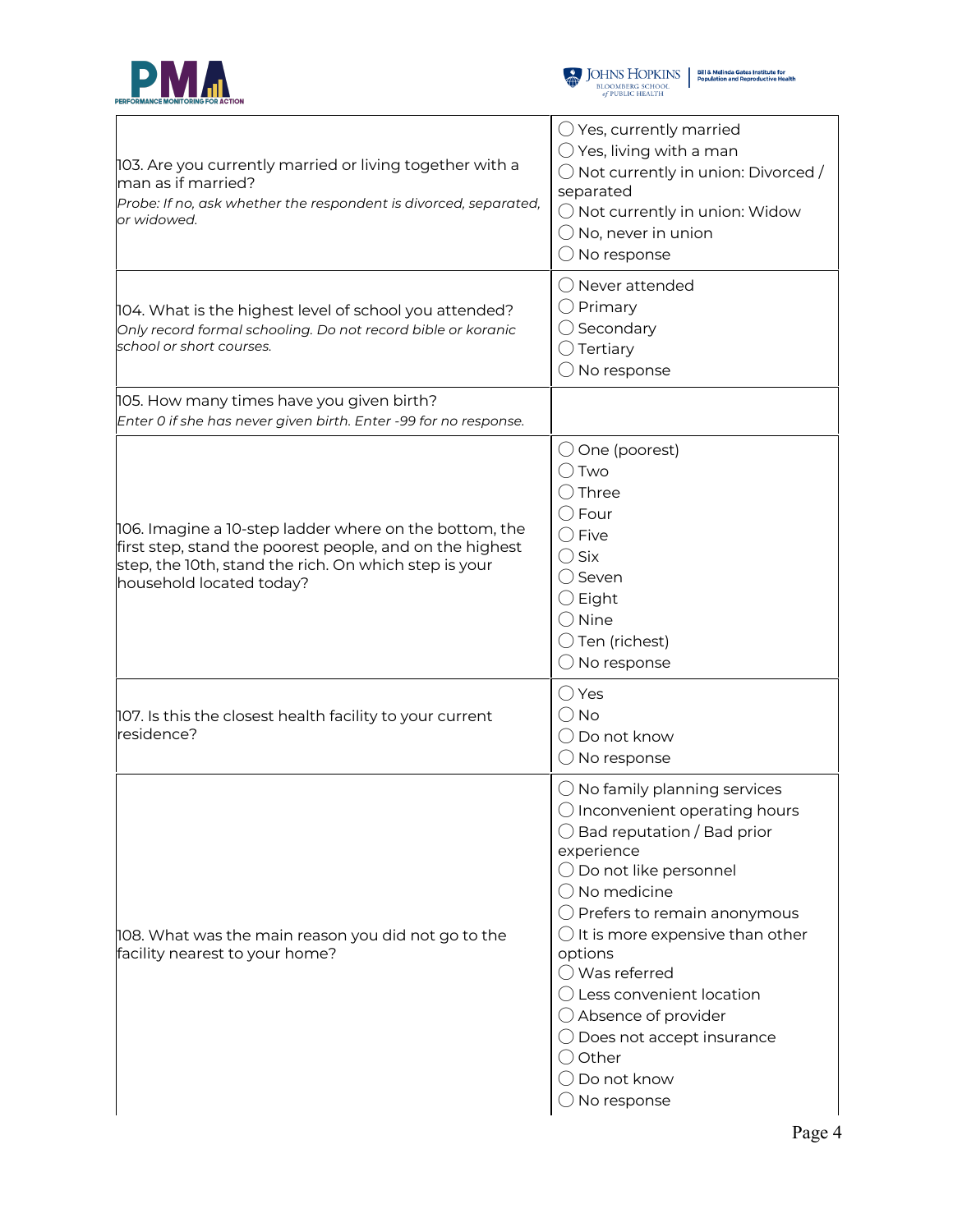



| 109. How much time did it take you to travel here<br>today?<br>Enter -88 for do not know in both, -99 for no response in both.                    |                                                                                                                                                                                                                                                                                          |
|---------------------------------------------------------------------------------------------------------------------------------------------------|------------------------------------------------------------------------------------------------------------------------------------------------------------------------------------------------------------------------------------------------------------------------------------------|
| Minutes                                                                                                                                           |                                                                                                                                                                                                                                                                                          |
| Hours                                                                                                                                             |                                                                                                                                                                                                                                                                                          |
| 110. What means of transportation did you use to travel<br>here?<br>If multiple means used PROBE: What was the primary mode of<br>transportation? | $\bigcirc$ Motor vehicle (car, motorcycle,<br>bus)<br>$\bigcirc$ Bicycle / pedicab<br>◯ Animal drawn cart<br>$\bigcirc$ Walking<br>$\bigcirc$ Other<br>$\bigcirc$ No response                                                                                                            |
| <b>SECTION 2 - Family Planning Services</b><br>Now I would like to ask about family planning services you<br>received today.                      |                                                                                                                                                                                                                                                                                          |
| 201. Was family planning the main reason you came here<br>today?                                                                                  | ◯ Yes<br>$\bigcirc$ No<br>$\bigcirc$ No response                                                                                                                                                                                                                                         |
| 202. What was the main reason for your visit today?                                                                                               | $\bigcirc$ STI<br>$\bigcirc$ HIV/AIDS<br>$\bigcirc$ Maternal health<br>$\bigcirc$ Child health<br>$\bigcirc$ General health<br>○ Other<br>$\bigcirc$ No response                                                                                                                         |
| 203. During your visit today, were you given a family<br>planning method, a prescription for a method, or<br>neither?                             | $\bigcirc$ A contraceptive method<br>$\bigcirc$ A prescription for a method<br>$\bigcirc$ Neither<br>$\bigcirc$ No response                                                                                                                                                              |
| 204. Did your provider discuss family planning with you<br>today?                                                                                 | ◯ Yes<br>() No<br>$\bigcirc$ No response                                                                                                                                                                                                                                                 |
| 205. Which method were you prescribed or given?                                                                                                   | $\bigcirc$ Female sterilization<br>$\bigcirc$ Male sterilization<br>$\bigcirc$ Implant<br>$\bigcirc$ iud<br>$\bigcirc$ Injectables<br>$\bigcirc$ Pill<br>$\bigcirc$ Emergency contraception<br>$\bigcirc$ Male condom<br>$\bigcirc$ Female condom<br>Diaphragm<br>$\supset$ Foam / jelly |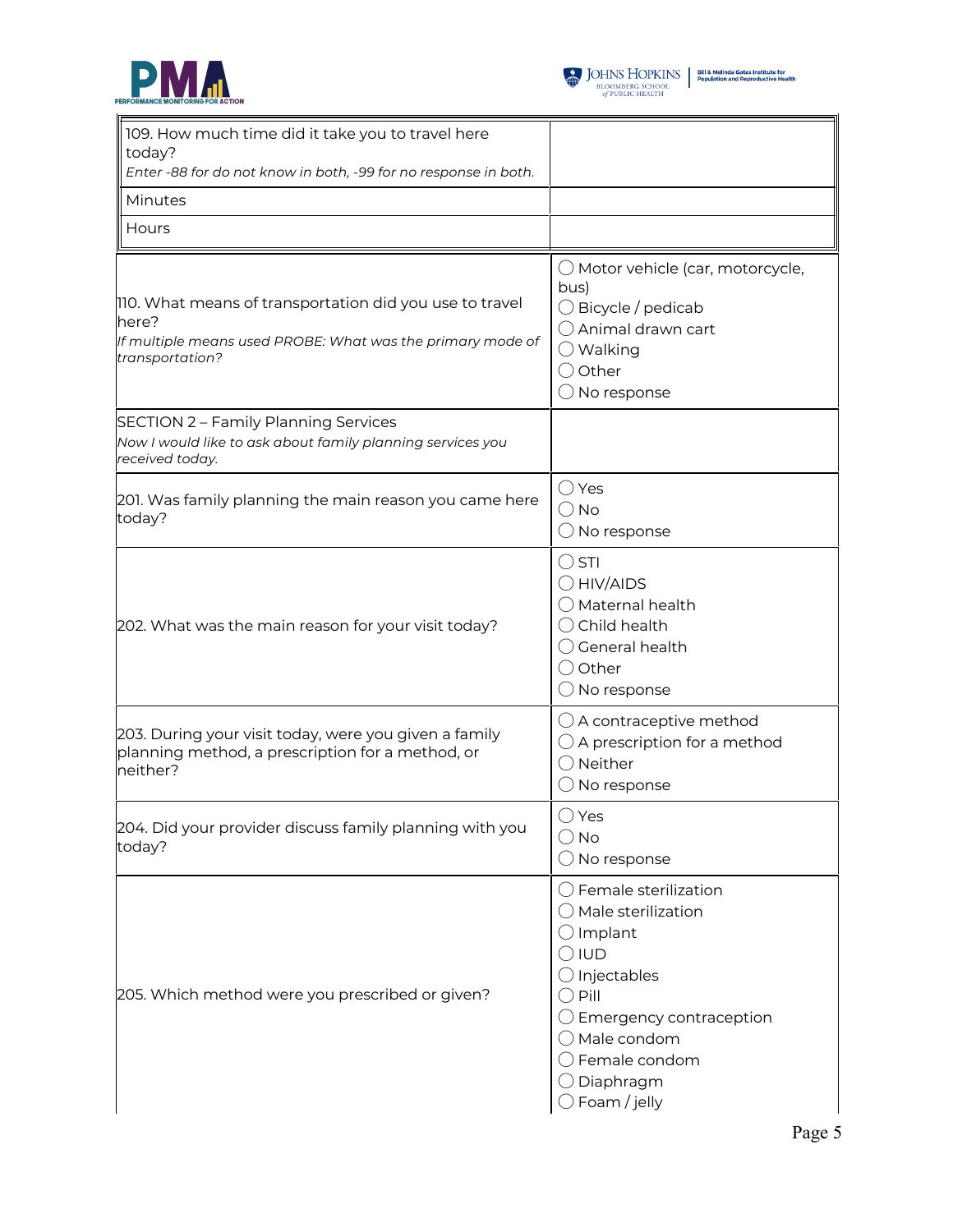



|                                                                                                                                    | $\bigcirc$ Standard days / cycle beads<br>$\bigcirc$ LAM<br>$\bigcirc$ Rhythm method<br>◯ Withdrawal<br>$\bigcirc$ Other traditional methods<br>$\bigcirc$ No response |  |  |
|------------------------------------------------------------------------------------------------------------------------------------|------------------------------------------------------------------------------------------------------------------------------------------------------------------------|--|--|
| LCL_201. PROBE: Was the injection administered via<br>syringe or small needle?<br>Show the image to the respondent.                | $\bigcirc$ Syringe<br>◯ Small needle (Sayana Press)<br>$\bigcirc$ No Response                                                                                          |  |  |
| LCL_202. Did you inject it yourself or did a healthcare<br>provider do it for you?                                                 | $\bigcirc$ Self<br>◯ Provider<br>$\bigcirc$ No Response                                                                                                                |  |  |
| LCL_203. Were you offered the choice of doing the<br>injection yourself?                                                           | $\bigcirc$ Yes<br>$\bigcirc$ No<br>$\bigcirc$ No response                                                                                                              |  |  |
| LCL_204. Were you offered the choice of having the<br>provider give you the injection?                                             | $\bigcirc$ Yes<br>$\bigcirc$ No<br>$\bigcirc$ No response                                                                                                              |  |  |
| LCL_205. Have you heard that there is a type of injectable<br>that you can inject yourself?                                        | $\bigcirc$ Yes<br>$\bigcirc$ No<br>$\bigcirc$ No response                                                                                                              |  |  |
| LCL_206. Would you be interested in doing the injection<br>yourself instead of going back to the provider?                         | $\bigcirc$ Yes<br>$\bigcirc$ No<br>$\bigcirc$ No response                                                                                                              |  |  |
| 206. Just before this visit, were you using the same<br>method, did you switch from another method or were<br>you using no method? | ◯ Same method<br>◯ Another method<br>$\bigcirc$ No method<br>$\bigcirc$ No response                                                                                    |  |  |
| 207. How long have you been using this method without<br>stopping?                                                                 | $\bigcirc$ X days<br>$\bigcirc$ X weeks<br>$\bigcirc$ X months<br>$\bigcirc$ X years<br>$\bigcirc$ No response                                                         |  |  |
| 207. Enter a value for \${method_duration_lab}:                                                                                    |                                                                                                                                                                        |  |  |
| 208. Have you ever used this method before?                                                                                        | $\bigcirc$ Yes<br>$\bigcirc$ No<br>$\bigcirc$ No response                                                                                                              |  |  |
| 209. Have you used it in the past 12 months?                                                                                       | $\bigcirc$ Yes<br>$\bigcirc$ No<br>$\bigcirc$ No response                                                                                                              |  |  |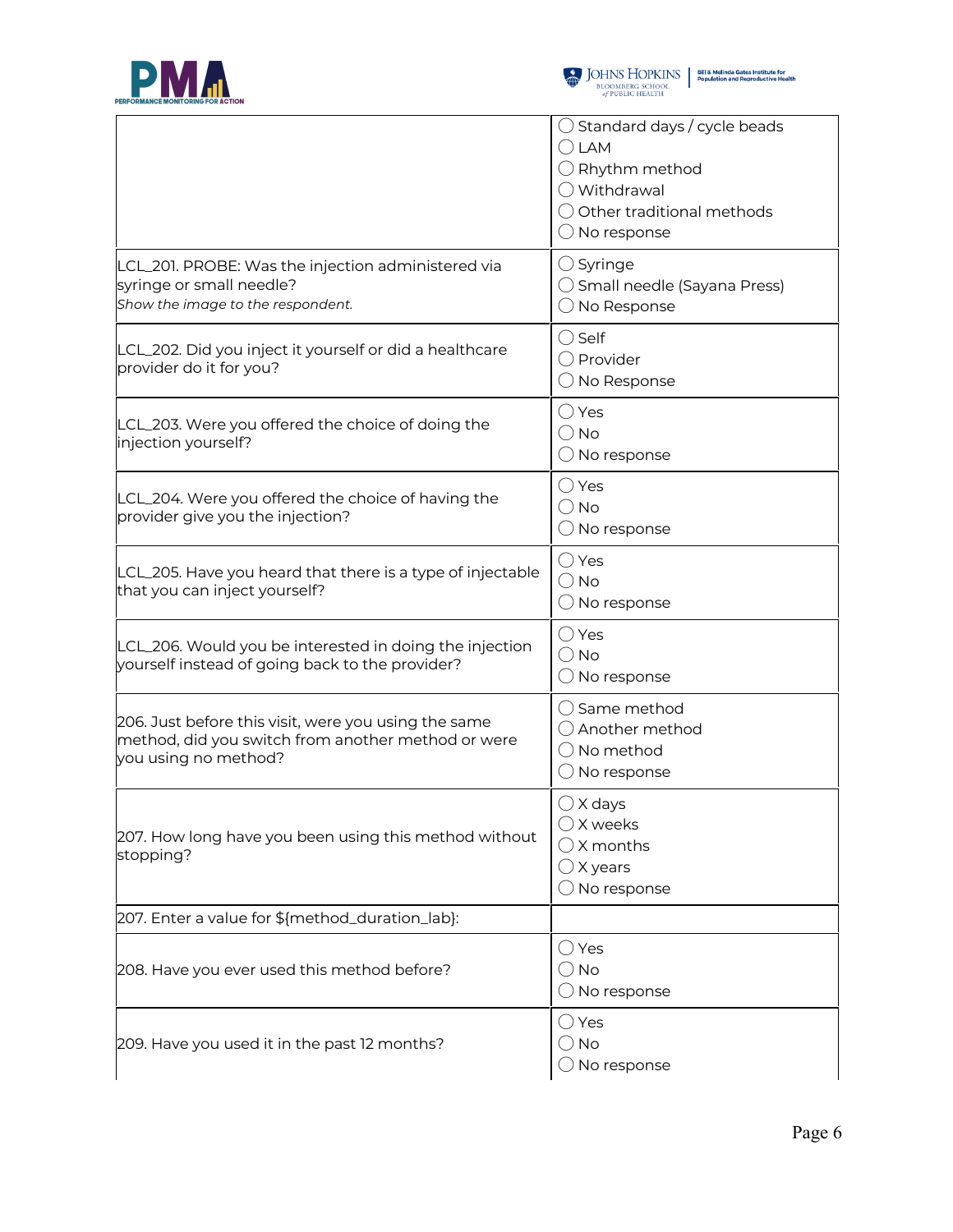



| 210. During your visit today, did you obtain the method of<br>family planning you wanted?                  | ○ Yes<br>$\bigcirc$ No<br>$\bigcirc$ Neither, follow-up visit only<br>$\bigcirc$ No response                                                                                                                                                                                                                                                                                                                                                                          |
|------------------------------------------------------------------------------------------------------------|-----------------------------------------------------------------------------------------------------------------------------------------------------------------------------------------------------------------------------------------------------------------------------------------------------------------------------------------------------------------------------------------------------------------------------------------------------------------------|
| 211. Which method did you initially want to use?                                                           | $\bigcirc$ Female sterilization<br>$\bigcirc$ Male sterilization<br>$\bigcirc$ Implant<br>$\bigcirc$ IUD<br>$\bigcirc$ Injectables<br>$\bigcirc$ Pill<br>$\bigcirc$ Emergency contraception<br>O Male condom<br>$\bigcirc$ Female condom<br>$\bigcirc$ Diaphragm<br>$\bigcirc$ Foam / jelly<br>$\bigcirc$ Standard days / cycle beads<br>$\bigcirc$ LAM<br>$\bigcirc$ Rhythm method<br>◯ Withdrawal<br>$\bigcirc$ Other traditional methods<br>$\bigcirc$ No response |
| 212. Why didn't you obtain the method you wanted?                                                          | $\bigcirc$ Method out of stock<br>$\bigcirc$ Method not available at all<br>$\bigcirc$ Provider not trained to provide<br>the method<br>$\bigcirc$ Provider recommended a<br>different method<br>$\bigcirc$ Not eligible for method<br>$\bigcirc$ Decided not to adopt a method<br>$\bigcirc$ Too costly<br>○ Other<br>$\bigcirc$ Do not know<br>No response                                                                                                          |
| 213. Who made the final decision about what method<br>you got today?                                       | $\bigcirc$ Respondent alone<br>○ Provider<br>$\bigcirc$ Partner<br>$\bigcirc$ Respondent and provider<br>$\bigcirc$ Respondent and partner<br>$\bigcirc$ Other<br>$\bigcirc$ Do not know<br>$\bigcirc$ No response                                                                                                                                                                                                                                                    |
| 214. Did you pay any money for any of the family<br>planning services you received or were provided today? | $\bigcirc$ Yes<br>$\bigcirc$ No<br>$\bigcirc$ No response                                                                                                                                                                                                                                                                                                                                                                                                             |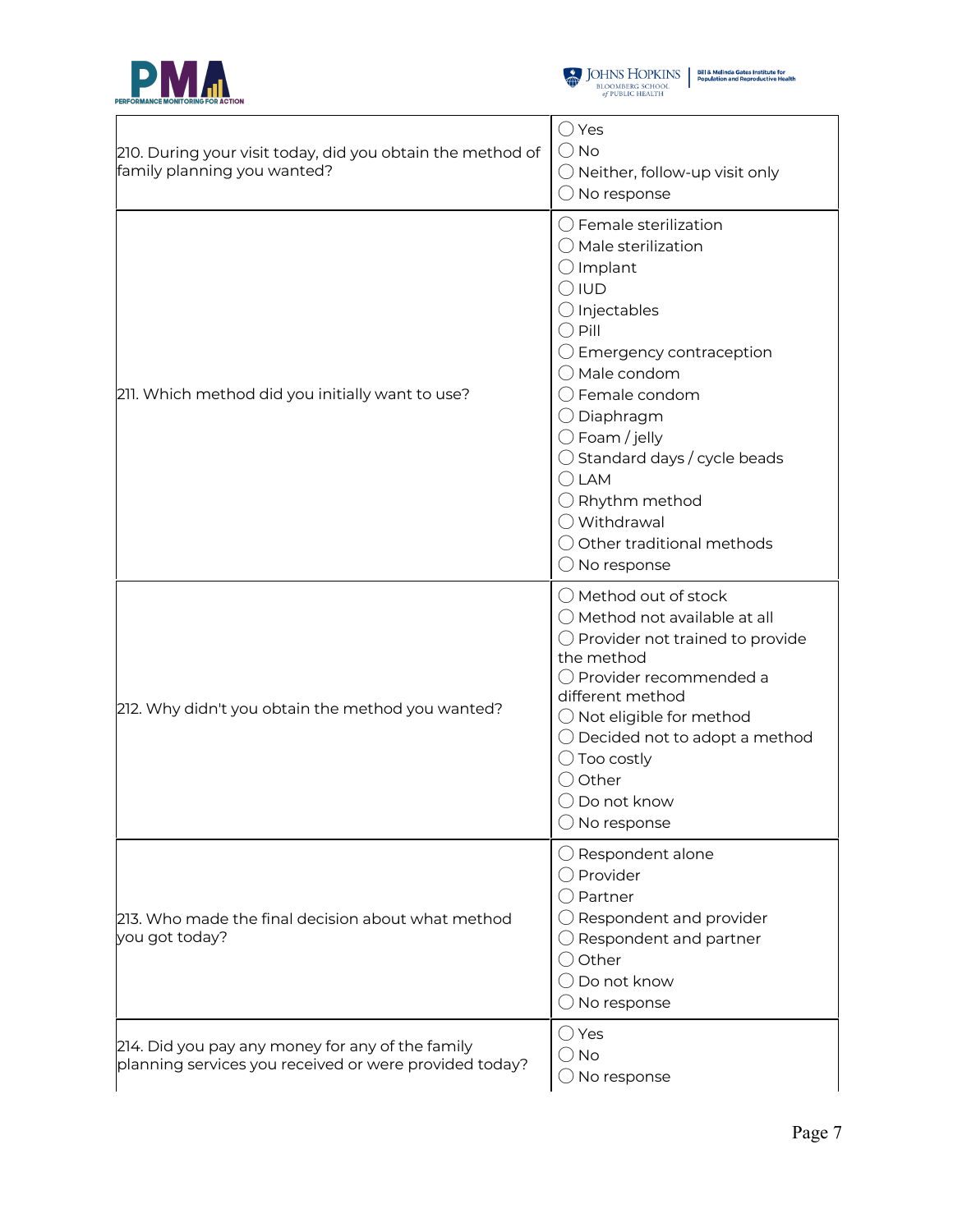



| 215. Did the provider tell you that if you do not take the<br>pill every day, your chances of becoming pregnant are<br>higher?                                                                                             | $\bigcirc$ Yes<br>$\bigcirc$ No<br>$\bigcirc$ No response                                                                                           |
|----------------------------------------------------------------------------------------------------------------------------------------------------------------------------------------------------------------------------|-----------------------------------------------------------------------------------------------------------------------------------------------------|
| 216. Did the provider tell you that if you are more than<br>one month late for your shot, your chances of becoming<br>pregnant are higher?                                                                                 | $\bigcirc$ Yes<br>$\bigcirc$ No<br>$\bigcirc$ No response                                                                                           |
| Now I am going to ask you some questions about the<br>family planning consultation you had with your provider<br>today. Would you completely agree, agree, disagree,<br>completely disagree with the following statements? |                                                                                                                                                     |
| 217. I felt encouraged to ask questions and express my<br>concerns.                                                                                                                                                        | $\bigcirc$ Completely agree<br>$\bigcirc$ Agree<br>$\bigcirc$ Disagree<br>$\bigcirc$ Completely disagree<br>◯ Do not know<br>$\bigcirc$ No response |
| 218. The provider made efforts to ensure there were no<br>interruptions during our session.                                                                                                                                | $\bigcirc$ Completely agree<br>○ Agree<br>$\bigcirc$ Disagree<br>$\bigcirc$ Completely disagree<br>◯ Do not know<br>$\bigcirc$ No response          |
| 219. The provider asked me questions in order to provide<br>counseling that fit me personally.                                                                                                                             | $\bigcirc$ Completely agree<br>$\bigcirc$ Agree<br>◯ Disagree<br>$\bigcirc$ Completely disagree<br>$\bigcirc$ Do not know<br>$\bigcirc$ No response |
| 220. I received all of the information I wanted to know<br>about my options for contraceptive methods.                                                                                                                     | $\bigcirc$ Completely agree<br>$\bigcirc$ Agree<br>◯ Disagree<br>$\bigcirc$ Completely disagree<br>$\bigcirc$ Do not know<br>$\bigcirc$ No response |
| 221. The provider gave me the time I needed to consider<br>the contraceptive options we discussed.                                                                                                                         | $\bigcirc$ Completely agree<br>$\bigcirc$ Agree<br>$\bigcirc$ Disagree<br>$\bigcirc$ Completely disagree<br>◯ Do not know<br>$\bigcirc$ No response |
| 222. After this consultation, I could understand how my<br>body might react to using contraception.                                                                                                                        | $\bigcirc$ Completely agree<br>$\bigcirc$ Agree<br>$\bigcirc$ Disagree                                                                              |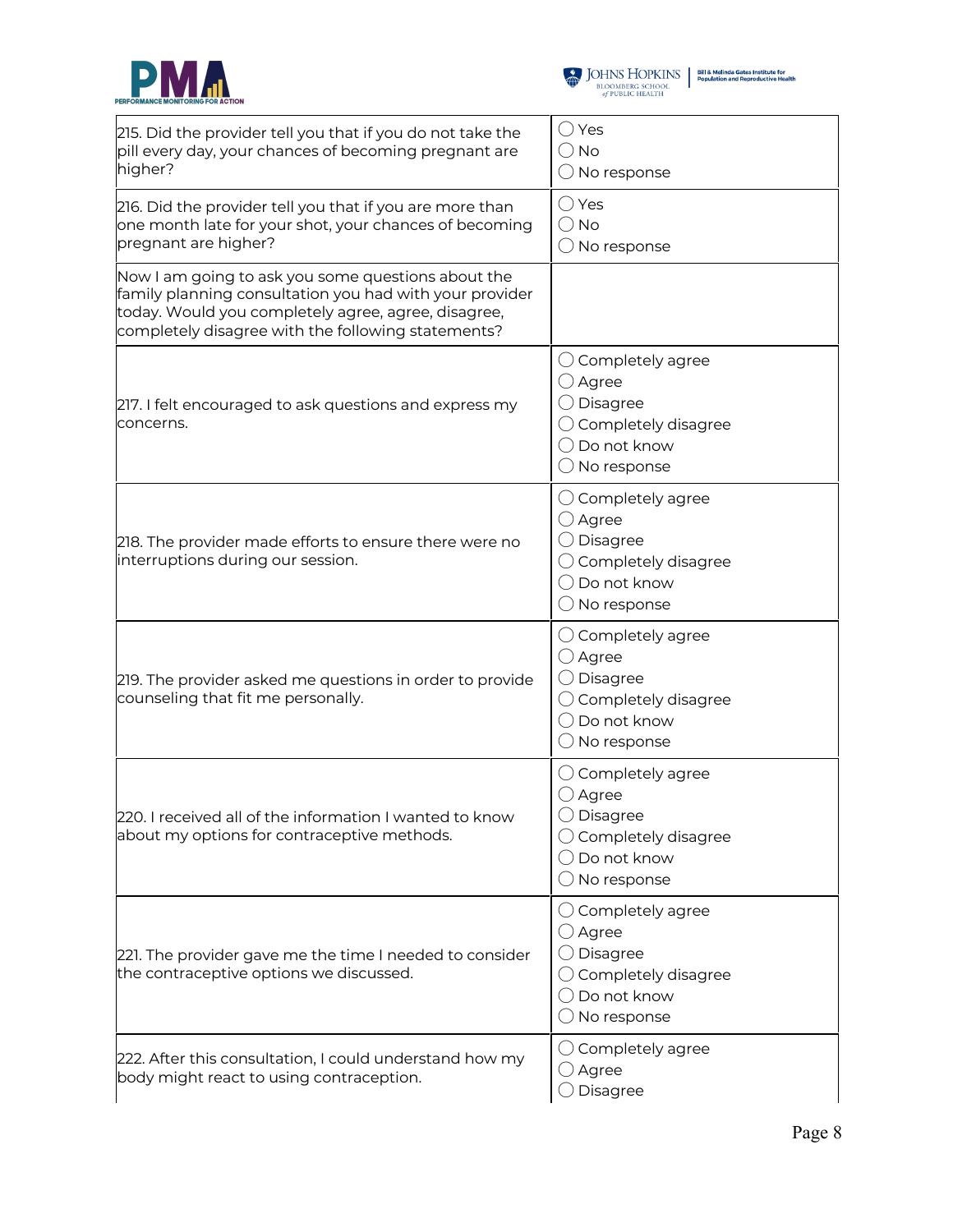



|                                                                                                                           | $\bigcirc$ Completely disagree<br>$\bigcirc$ Do not know<br>$\bigcirc$ No response                                                                           |    |             |  |
|---------------------------------------------------------------------------------------------------------------------------|--------------------------------------------------------------------------------------------------------------------------------------------------------------|----|-------------|--|
| 223. I could understand how to use the method(s) we<br>talked about during the consultation.                              | $\bigcirc$ Completely agree<br>$\bigcirc$ Agree<br>$\bigcirc$ Disagree<br>$\bigcirc$ Completely disagree<br>$\bigcirc$ Do not know<br>$\bigcirc$ No response |    |             |  |
| 224. I was able to give my opinion about what I needed.                                                                   | $\bigcirc$ Completely agree<br>$\bigcirc$ Agree<br>$\bigcirc$ Disagree<br>$\bigcirc$ Completely disagree<br>$\bigcirc$ Do not know<br>$\bigcirc$ No response |    |             |  |
| 225. I felt pressured by the healthcare provider to use the<br>method they wanted me to use.                              | $\bigcirc$ Completely agree<br>$\bigcirc$ Agree<br>$\bigcirc$ Disagree<br>$\bigcirc$ Completely disagree<br>$\bigcirc$ Do not know<br>$\bigcirc$ No response |    |             |  |
| 226. I felt scolded because of my marital status.                                                                         | $\bigcirc$ Completely agree<br>$\bigcirc$ Agree<br>$\bigcirc$ Disagree<br>$\bigcirc$ Completely disagree<br>$\bigcirc$ Do not know<br>$\bigcirc$ No response |    |             |  |
| 227. Did the provider discuss the role of your<br>husband/partner in using contraception?                                 | $\bigcirc$ Yes<br>$\bigcirc$ No<br>$\bigcirc$ No response                                                                                                    |    |             |  |
| LCL_207. Did you receive complete information about<br>your method, including:                                            |                                                                                                                                                              |    |             |  |
|                                                                                                                           | Yes                                                                                                                                                          | No | No response |  |
| a. Where to store the injection material until I use it?                                                                  |                                                                                                                                                              |    |             |  |
| b. What do with the syringe after the injection?                                                                          |                                                                                                                                                              |    |             |  |
| c. An instruction sheet to take home to remind me of<br>steps for self-injection?                                         |                                                                                                                                                              |    |             |  |
| d. A reinjection calendar to take home for example,<br>information on when and how to remember my next<br>injection date? |                                                                                                                                                              |    |             |  |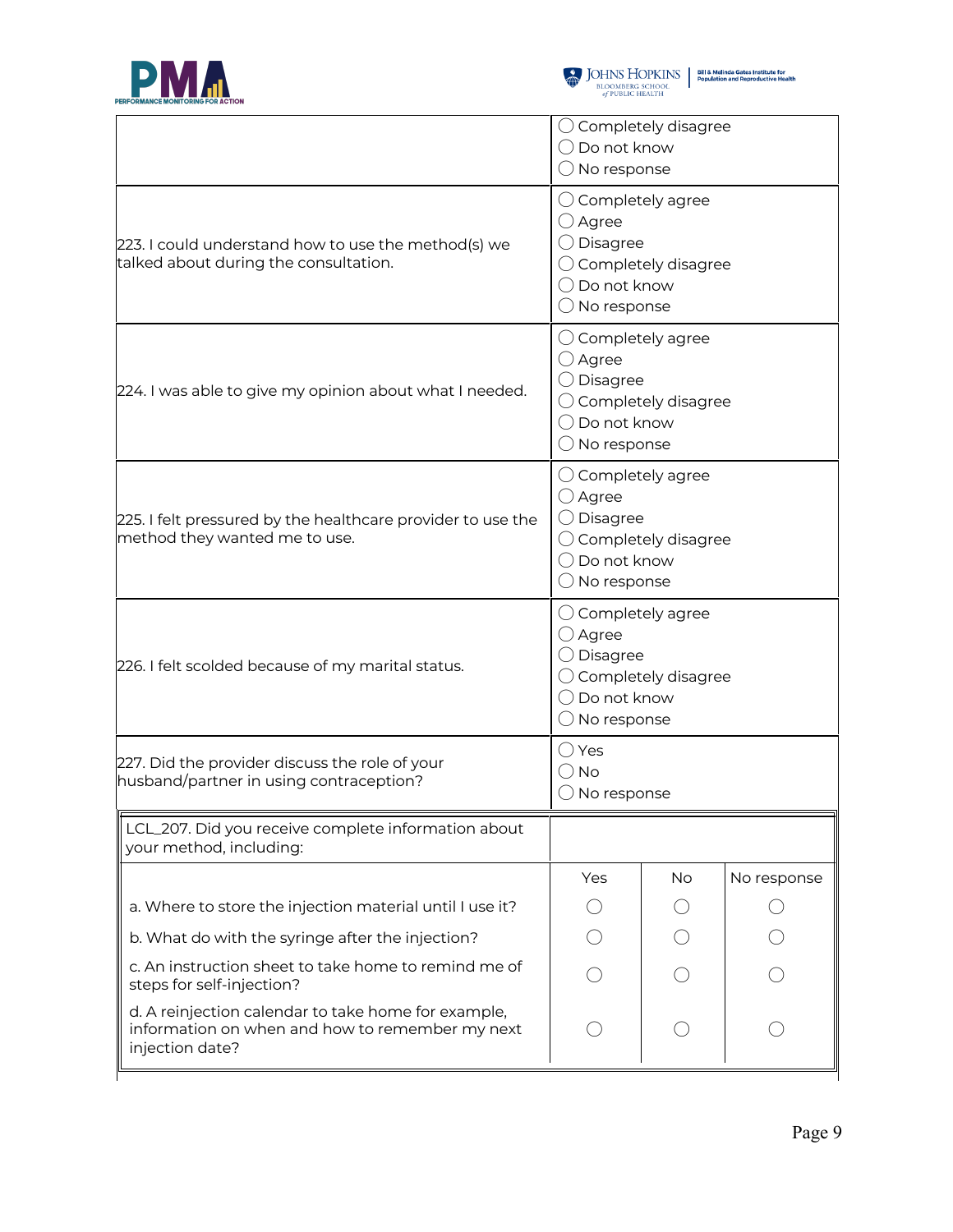



| LCL_208. How comfortable do you feel using the method<br>on your own?                                                                                                                                                                                                                 | $\bigcirc$ Very comfortable<br>○ Comfortable<br>O Uncomfortable<br>$\bigcirc$ Very uncomfortable<br>$\bigcirc$ Do not know<br>$\bigcirc$ No response                                                                                                                        |
|---------------------------------------------------------------------------------------------------------------------------------------------------------------------------------------------------------------------------------------------------------------------------------------|-----------------------------------------------------------------------------------------------------------------------------------------------------------------------------------------------------------------------------------------------------------------------------|
| 228. During your visit today, were you told by the<br>provider about advantages and disadvantages with a<br>method to delay or avoid pregnancy?                                                                                                                                       | $\bigcirc$ Yes<br>() No<br>$\bigcirc$ No response                                                                                                                                                                                                                           |
| 229. What advantages did the provider tell you about<br>your \${method_prescribed_lab}?                                                                                                                                                                                               | $\Box$ Efficacy<br>$\Box$ Less bleeding<br>$\Box$ More regular bleeding<br>$\Box$ Protects for a long time<br>$\Box$ No hormones<br>$\square$ Ease of use<br>$\Box$ Return to fertility<br>$\Box$ Discrete<br>$\Box$ Few side effects<br>$\Box$ Other<br>$\Box$ No response |
| 230. What disadvantages did the provider tell you about<br>your \${method_prescribed_lab}?                                                                                                                                                                                            | $\Box$ Irregular bleeding<br>$\Box$ More bleeding<br>$\Box$ Few or no periods<br>$\Box$ Weight gain<br>$\Box$ Nausea<br>$\Box$ Cramping<br>$\Box$ Not easy to use<br>$\Box$ Not very effective<br>$\Box$ Headache<br>$\Box$ Other<br>$\Box$ No response                     |
| <b>SECTION 3: Client Satisfaction</b><br>Now I would like to ask about the services you received today.                                                                                                                                                                               |                                                                                                                                                                                                                                                                             |
| 301. How long did you wait between the time you<br>arrived at this facility and the time you were able to see<br>a provider for the consultation?<br>Enter responses in minutes and hours. 0 is a possible answer.<br>Enter -88 for do not know in both, -99 for no response in both. |                                                                                                                                                                                                                                                                             |
| Minutes                                                                                                                                                                                                                                                                               |                                                                                                                                                                                                                                                                             |
| Hours                                                                                                                                                                                                                                                                                 |                                                                                                                                                                                                                                                                             |
| 302. Overall, how satisfied are you with the family<br>planning services you received at this establishment<br>today? Would you say very satisfied, satisfied, neither<br>satisfied nor dissatisfied, dissatisfied, or very dissatisfied?                                             | $\bigcirc$ Very satisfied<br>$\bigcirc$ Satisfied<br>Neither satisfied nor dissatisfied                                                                                                                                                                                     |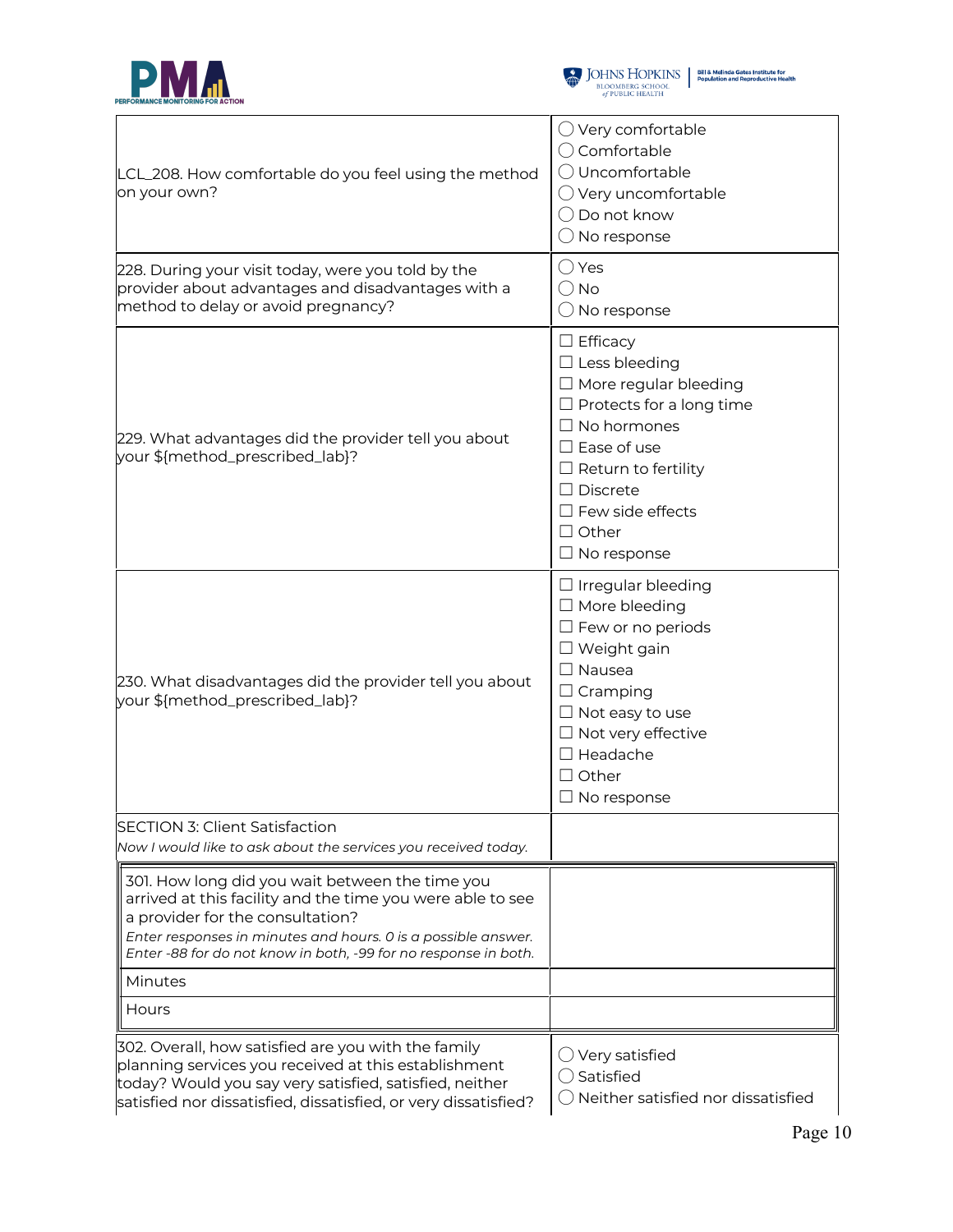



|                                                                                                                                                                                                                                                                                                      |   | $\bigcirc$ Dissatisfied                                                             |                 |     |
|------------------------------------------------------------------------------------------------------------------------------------------------------------------------------------------------------------------------------------------------------------------------------------------------------|---|-------------------------------------------------------------------------------------|-----------------|-----|
|                                                                                                                                                                                                                                                                                                      |   | $\bigcirc$ Very dissatisfied<br>$\bigcirc$ No response                              |                 |     |
| 303. Would you refer your relative or friend to this facility?                                                                                                                                                                                                                                       |   | $\bigcirc$ Yes<br>$\bigcirc$ No<br>$\bigcirc$ Do not know<br>$\bigcirc$ No response |                 |     |
| 304. Would you return to this facility?                                                                                                                                                                                                                                                              |   | $\bigcirc$ Yes<br>$\bigcirc$ No<br>$\bigcirc$ Do not know<br>$\bigcirc$ No response |                 |     |
| ∥305. People have different opinions about family<br>planning services. In your community, would you say<br>$\parallel$ most people, some people or few people have the<br>$\parallel$ following opinions about family planning services:<br>$\parallel$ 1 = Most 2 = Some 3 = Few -99 = No Response |   |                                                                                     |                 |     |
|                                                                                                                                                                                                                                                                                                      | ı | 2                                                                                   | 3               | -99 |
| a. Women are treated respectfully when they<br>go to this facility for family planning.                                                                                                                                                                                                              |   |                                                                                     |                 |     |
| b. Women will be able to receive family<br>planning method of their choice at this<br>facility.                                                                                                                                                                                                      |   |                                                                                     |                 |     |
| c. Women have access to affordable family<br>planning services at this facility.                                                                                                                                                                                                                     |   |                                                                                     | $(\phantom{a})$ |     |
| <b>Follow-up Consent</b>                                                                                                                                                                                                                                                                             |   |                                                                                     |                 |     |
| 401. Thank you for the time you have kindly granted us.<br>Could we contact you via phone to ask you questions to<br>update this information in the next four months?                                                                                                                                |   | $\bigcirc$ Yes<br>$\bigcirc$ No<br>$\bigcirc$ No response                           |                 |     |
| 402. Do you have access to a phone?                                                                                                                                                                                                                                                                  |   | $\bigcirc$ Yes<br>$\bigcirc$ No<br>$\bigcirc$ No response                           |                 |     |
| 403a. Can I have your primary phone number in case we<br>would like to follow up with you in the future?                                                                                                                                                                                             |   | $\bigcirc$ Yes<br>$\bigcirc$ No<br>$\bigcirc$ No response                           |                 |     |
| 403b. What is your primary phone number?<br>Enter an 9-digit number without the country code. Do not<br>include spaces or dashes.                                                                                                                                                                    |   |                                                                                     |                 |     |
| 403c. Can you repeat the number again?<br>Enter an 9-digit number without the country code. Do not<br>include spaces or dashes.                                                                                                                                                                      |   |                                                                                     |                 |     |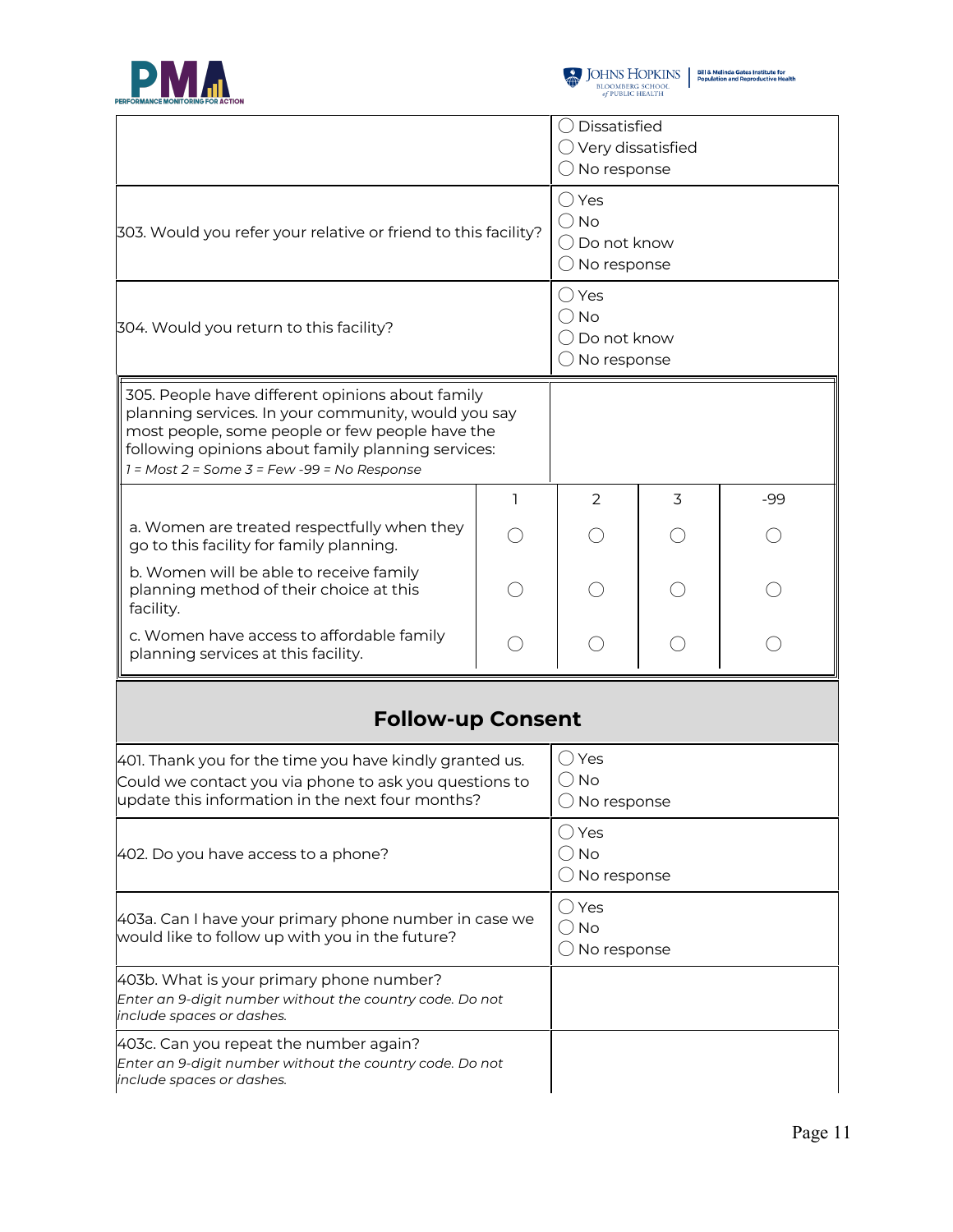



|                                                                                                                              | ◯ Yes                                     |  |
|------------------------------------------------------------------------------------------------------------------------------|-------------------------------------------|--|
| 403d. Is this your personal phone number?<br>A personal phone is not shared with other people.                               | () No                                     |  |
|                                                                                                                              | $\bigcirc$ No response                    |  |
| 404a. Can I have your secondary phone number in case                                                                         | ◯ Yes<br>$\bigcirc$ No                    |  |
| we would like to follow up with you in the future?                                                                           | $\bigcirc$ No response                    |  |
| 404b. What is your secondary phone number?                                                                                   |                                           |  |
| Enter an 9-digit number without the country code. Do not<br>include spaces or dashes.                                        |                                           |  |
| 404c. Can you repeat the number again?                                                                                       |                                           |  |
| Enter an 9-digit number without the country code. Do not<br>include spaces or dashes.                                        |                                           |  |
| 404d. Is this your personal phone number?                                                                                    | ◯ Yes                                     |  |
| A personal phone is not shared with other people.                                                                            | ( ) No<br>$\bigcirc$ No response          |  |
|                                                                                                                              | $\bigcirc$ Yes                            |  |
| 405. Is \${firstname} the name you go by in your                                                                             | $\bigcirc$ No                             |  |
| household?                                                                                                                   | $\bigcirc$ No response                    |  |
| 406. What is the name you go by in your household?                                                                           |                                           |  |
| 407. Is \${firstname} the name you go by in your                                                                             | ◯ Yes                                     |  |
| community?                                                                                                                   | ( ) No<br>$\bigcirc$ No response          |  |
| 408. What is the name you go by in your community?                                                                           |                                           |  |
|                                                                                                                              |                                           |  |
| Thank the respondent for her time.<br>The respondent is finished, but there are still more questions for<br>you to complete. |                                           |  |
| Thank you.                                                                                                                   |                                           |  |
| There are still more questions for you to complete.                                                                          |                                           |  |
| <b>QUESTIONNAIRE RESULT</b>                                                                                                  |                                           |  |
|                                                                                                                              | $\bigcirc$ French                         |  |
|                                                                                                                              | $\bigcirc$ Lingala                        |  |
|                                                                                                                              | $\bigcirc$ Kikongo<br>$\bigcirc$ Tshiluba |  |
|                                                                                                                              | $\bigcirc$ Swahili                        |  |
| 098. In what language was this interview conducted?                                                                          | $\bigcirc$ Kintandu                       |  |
|                                                                                                                              | $\bigcirc$ Manianga                       |  |
|                                                                                                                              | $\bigcirc$ Kiyombe<br>$\bigcirc$ Kindibu  |  |
|                                                                                                                              | $\bigcirc$ Kilemfu                        |  |
|                                                                                                                              | $\bigcirc$ Other                          |  |